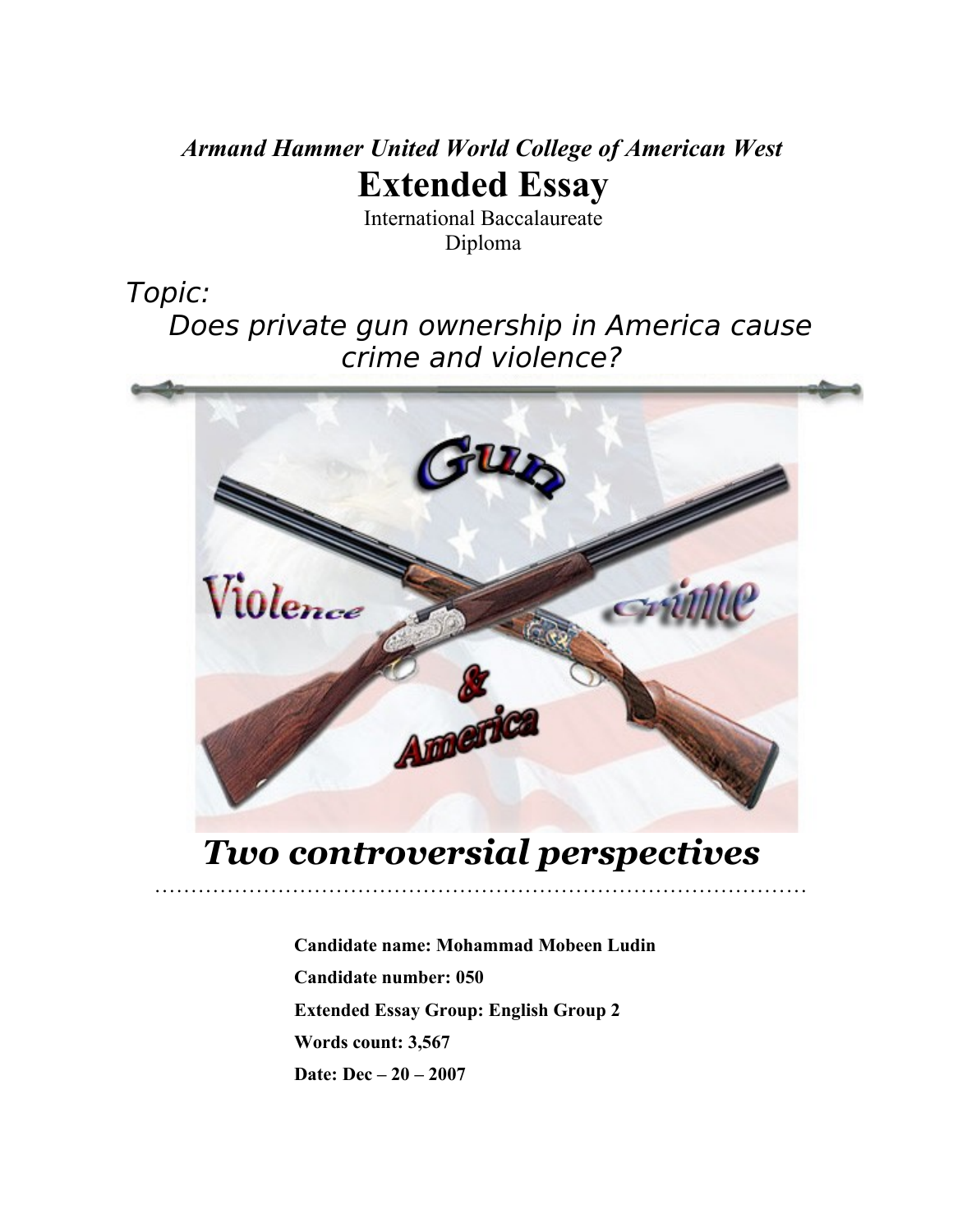# *Contents*

|           | • Pro-gun advocates vs. Anti-gun advocates – response to specific claims9 |
|-----------|---------------------------------------------------------------------------|
|           |                                                                           |
|           |                                                                           |
|           | • #3: Gun control won't reduce gun violence or crime10                    |
| $\bullet$ |                                                                           |
|           |                                                                           |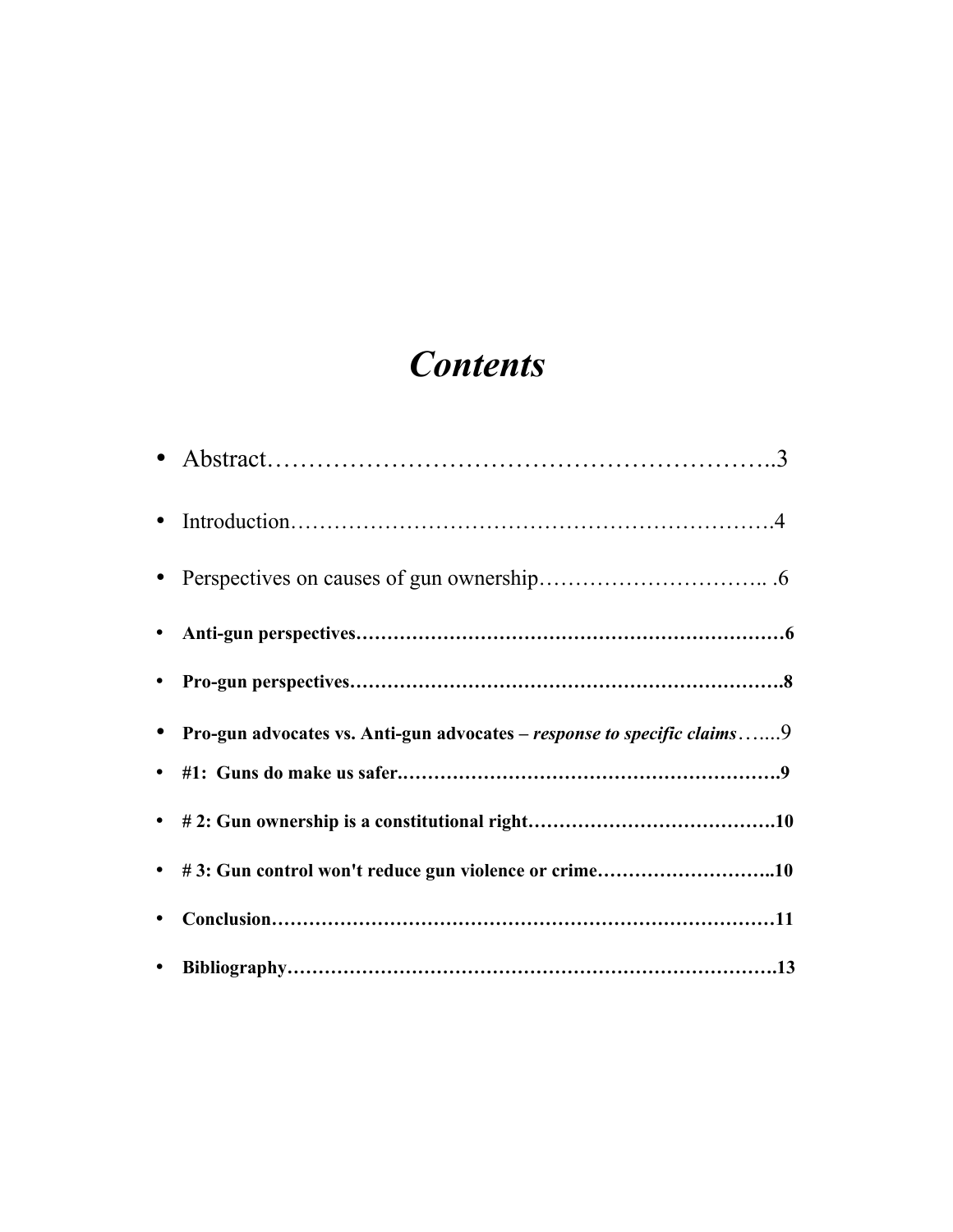# *Abstract*

### *Abstract*

Gun ownership is, perhaps, one of the most extensively studied fields in the United States. Even though a lot of research has been done in this area for many years and various results and analysis produced, it remains, arguably, one of the most controversial issues of our time. This paper discusses the issue of gun ownership and its prevalence in American and explores its links to crime and violence by bringing together perspectives from various individuals, groups and organizations from both pro-gun and anti-gun arenas. Initially, my interest and intention was to explore various aspects of gun culture in America and its effects on society, but because of time constraints and preoccupation with other schoolwork as well as the textual limitation of this paper, I chose to narrow down my focus to a specific issue within this field of inquiry. Thus, in this paper I discuss private-gun ownership in America and its affects on crime and violence. More specifically, my research question is "**Does private gun ownership in America cause crime and violence?"** The literature review for this paper is based on reviewing online journal articles, news articles, and books on Crime and Gun ownership and control as well as documentary videos. After analyzing the arguments and positions of both pro and anti gun groups and advocates, in this paper, I reject the argument made by pro gun advocates that gun ownership could decrease crime and be a potential means of self-protection. I argue that however strong arguments of pro gun advocates may appear to be, the negative effects of private gun ownership far exceed its positive ones and thus it does contribute to crime and violence.

Word count: 171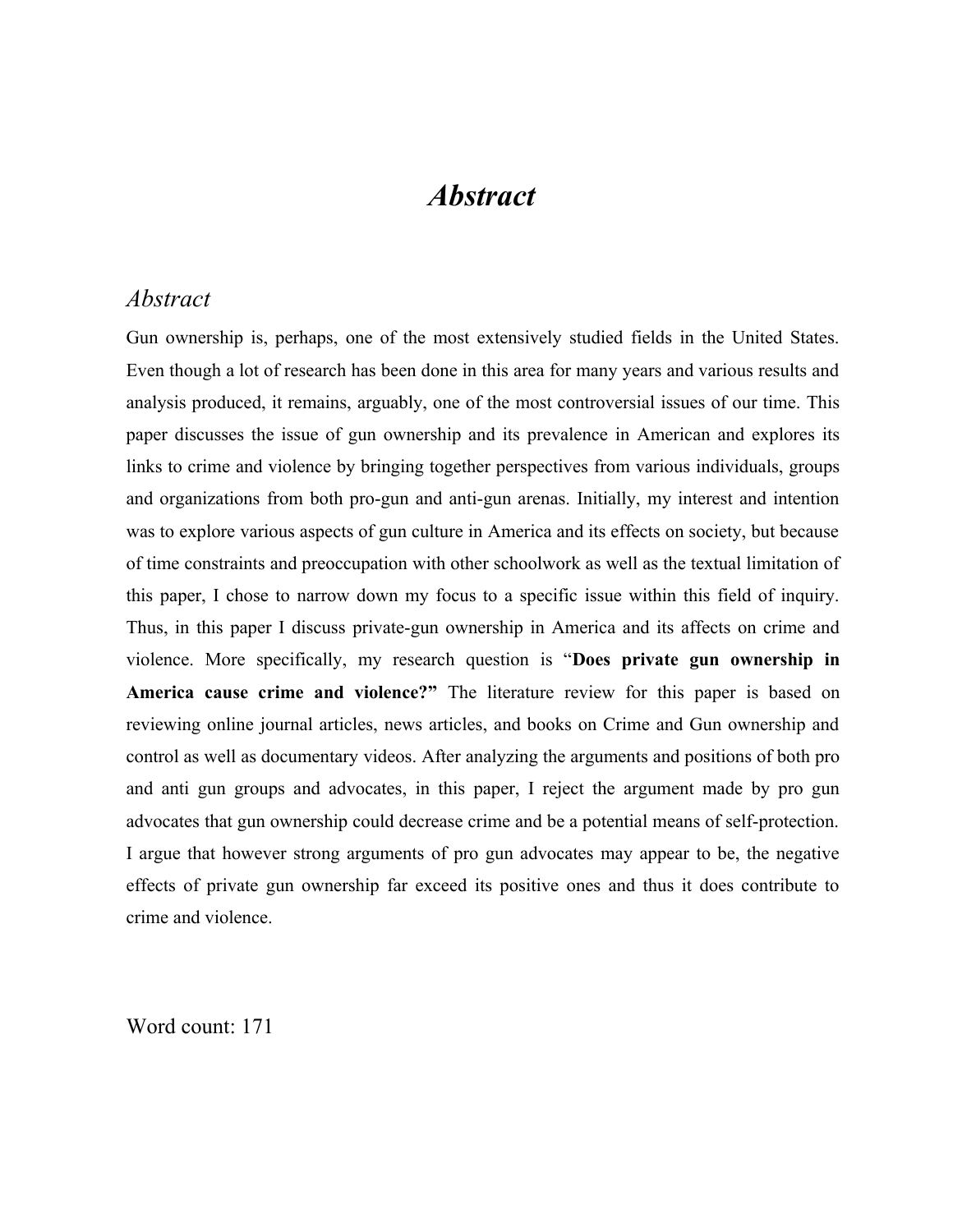## **Does private gun ownership in America cause crime and violence? Two controversial perspectives**

#### Introduction:

 Private gun ownership is a common phenomenon in the United States. The prevalence of guns and the frequency with which they are used to commit crimes has made gun ownership and its control a much discussed and contentious issue (Kates, 2004). While there is growing public acceptance of gun ownership as a primary cause of increasing crime and violence, the vast majority of Americans still view it as a means of safety, self-defense and protection (Sugarmann, 2001).

 While ownership of weapons has a long history in most developed countries both in Europe and elsewhere, United States is the only industrial nation in which the possession of rifles, shotguns, and handguns is lawfully prevalent among a large number of its population (Sugarmann 2001). It has one of the world's most lax laws and legislation related to gun ownership and use (Kleck, 2001). Most western European countries and other economically developed nations, on the other hand, have strict national gun laws. These countries require that guns be registered, gun owners be licensed, and that guns be stored and transported with utmost security (Riczo, 2001).

 A 2004 survey indicates that there are an estimated 200 to 250 million firearms in America, and of these about a third are handguns. Homicide rate in the United States is six times higher than that of other developed nations (Krug, 2002: 22). And though it varies from year to year, according to FBI, in general, guns are used in about 70 percent of homicides. In 2000, for example, 52 percent of homicides were committed with handguns, and 19 percent were committed with other types of guns (FBI, 2000: 3).

 A CBS/New York times poll conducted in January 1993 indicated that 49% of U.S. households reported owning at least one gun (Kleck, 1997: 99). Thus assuming that households with guns and those without guns have the same average number of members, 124, 989,200 (0.49 x 255,082,000 – total population at that time) Americans lived in households with guns and 130,090,800 lived in households without guns (Kleck, 1997).

 To keep a narrower focus, this paper will mainly focus around the debates by both those who support gun ownership (pro-gun groups/organizations) and those who oppose (anti-gun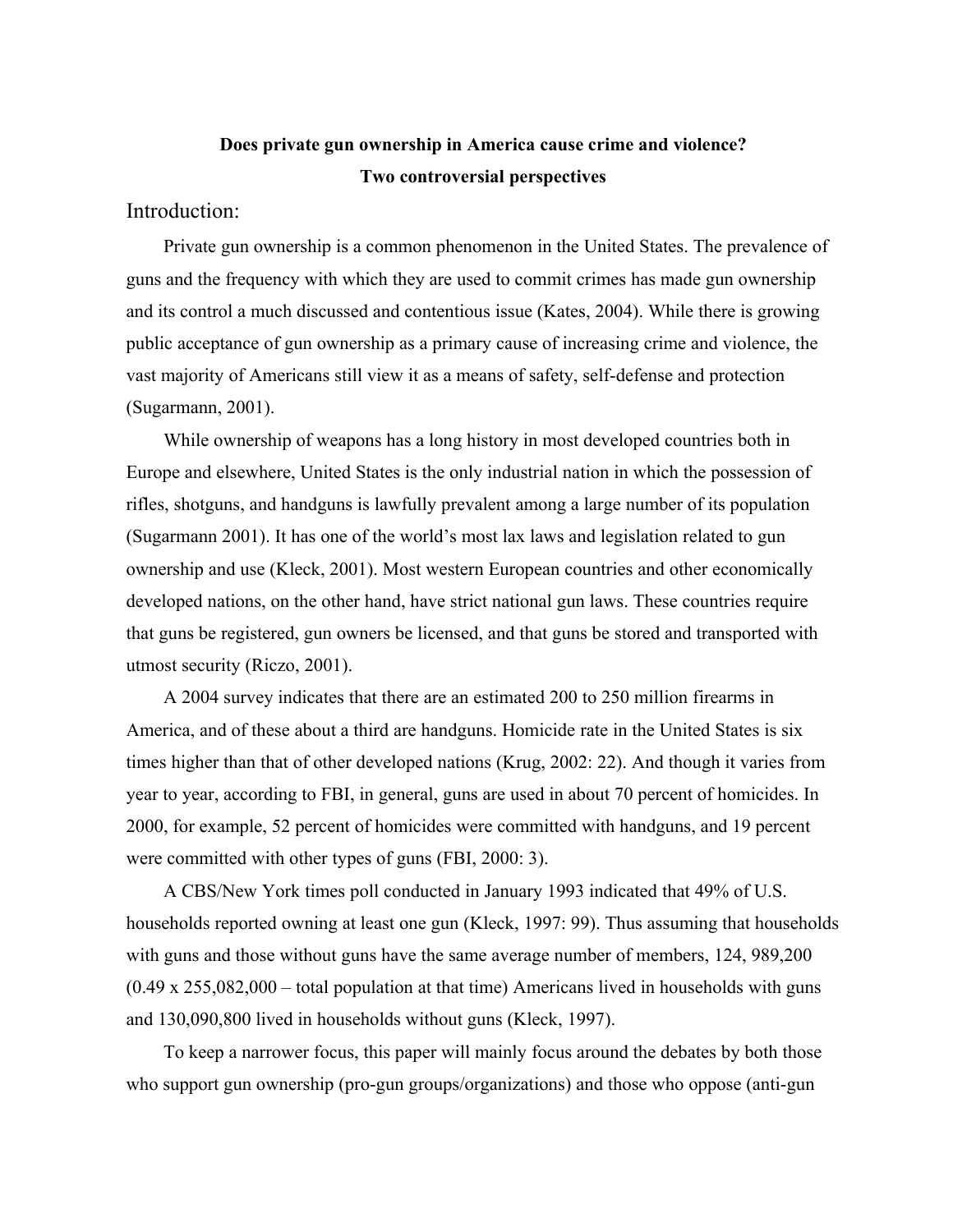advocates) it. The resources I used for my research included a few books on gun ownership, crime, violence and gun control I collected from a library in Waterloo, Ontario, some online articles through a journal of criminology and extensive Internet search. While for most part, the paper will discuss the debates and pros and cons of gun ownership, below I would to briefly discuss some views about why do/should Americans keep guns in the first place. Reading through the said materials to seek answers, I came across increasingly divergent perceptions as well as some astonishing facts that I really would like to share in this paper. Among several views with regards to the said question, increasing availability of weapons and easy access was regarded as a main reason. I argue that availability of course, is in part a function of demand; but again even if guns are easy to obtain why it is that large numbers of Americans – honest citizens living in a democracy and free country feel they need to own guns?

 In my quest for finding more rational grounds in relation to this question, I also found some interesting and expert views shared by several criminologists, experts and historians. Lee Nisbet, a professor of philosophy at Medaille College in Buffalo, New York, for example, calls "heritage", as one major reason. He maintain that the early frontier experience, the role of the citizen soldier in the Revolutionary War, the continued wars against Indian tribes and bandits while settling the nation's frontier, together with America's hunting tradition gave gun an honored place in American culture" (Nisbet, 1968, 21).

 Another possible factor for the increased use of guns in America was provided by historians Lee Kenneth and James Anderson in their classic volume "The gun in America". They argue that the increase in nineteen century urban crime, social unrest, and the public's perception that the police could not effectively protect citizens from criminals were the major factors in leading to this gun culture (Kennet and Anderson, 1980). Here is how they put it. "the general tendency to keep arms or carry them on the person may well be linked to the "urban explosion" that transformed American cities in the period 1820-1860. Its mechanism of everyday law enforcement did not keep pace with its growth so that the inhabitant felt an increased need to fend for himself….this sense of personal insecurity in the face of crime probably did more to hasten the trend toward personal armament than anything else" (Kennet and Anderson, 1980: 22).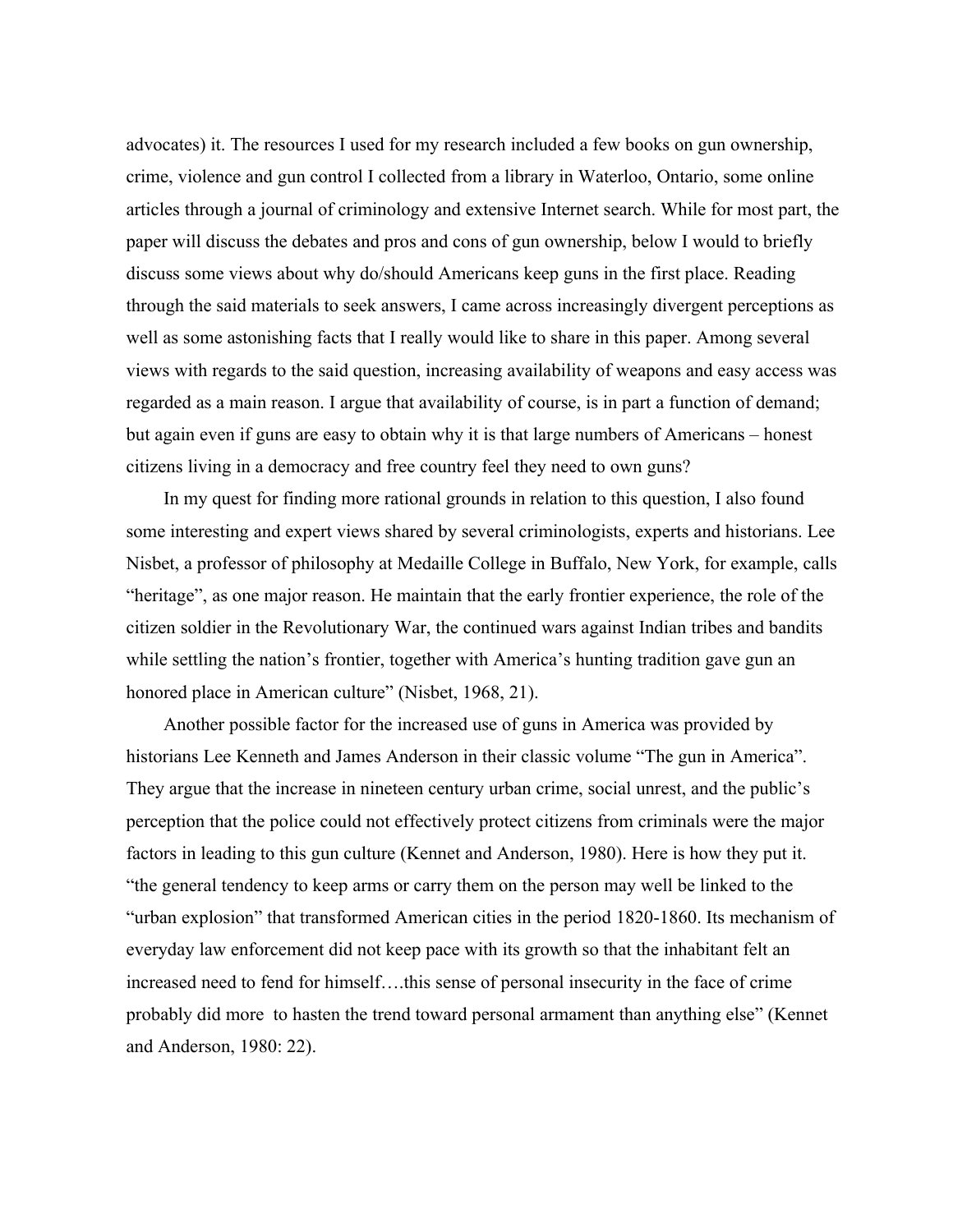The rest of the paper will discuss the competing debates and controversies over the question I ask in the beginning of this paper 'Does private gun ownership cause violence and crime in America'? I will present some general views and perceptions held by two sides including facts and statistics for each argument. Next, I will present what pro-gun advocates have to say in response to specific claims made by anti-gun or gun control advocates. Moreover, I focus on this part, partly because I was interested in understanding the fundamental grounds pro-gun groups have in establishing their position – that's lobbying for more guns.

#### **Perspectives on causes of gun ownership**

 Among several unresolved and contentious issues in the world, I believe that the controversy over the implication of gun ownership is a never ending one. As alluded to earlier, there are gun control advocates and criminologists who strongly oppose gun ownership law staunchly arguing that guns and their use are the very cause of prevailing violence and crime in the United States. They maintain that while guns maybe generally presumed to be purchased by responsible citizens, they often fall in the hands of criminals and offenders. They further argue that regardless of who gets the guns, there is sufficient evidence to suggest that owning a gun increases the rate of several other incidences such as suicide (Kates, 2001). On the other side of debate are pro-gun economists and private firms such as the National Rifle Association that strongly reject this concept. Suggesting gun ownership can actually reduce crime and violence. "Guns are an effective means for self-protection against criminals". "Guns are not the cause of rising crime; however, it's crime that increases the rate of guns" (Drinan, 1976: 54).

#### **Anti-gun perspectives**

 Far from the crimes and murders committed by criminals, anti-gun advocates present a very different theory suggesting gun possession as causing murder by ordinary people not pre-disposed to crime. This theory holds that thousands of gun murders are committed by law-abiding citizens who might have stayed law-abiding if they had not possessed firearms for, the majority of homicide victims die not as a result of criminal activity, but because of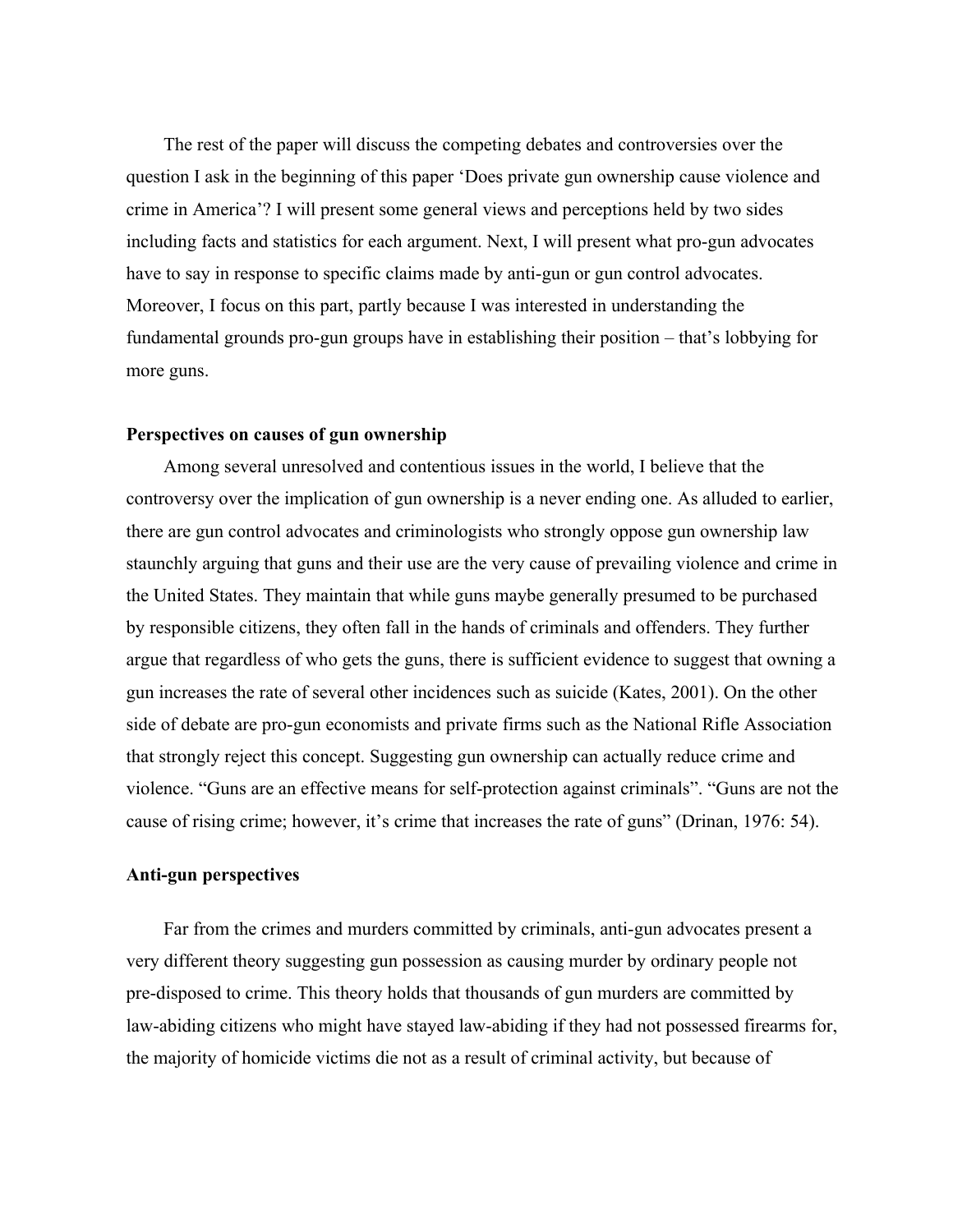arguments between people who know each other, not from guns in the wrong hands, but from the guns in the hands of normal citizens (Hemenway, 2004)

 Findings from an internet search I did, suggest that Gun violence in the United States is associated with the majority of homicides and over half the suicides. It is considered a significant public concern, especially in urban areas and in conjunction with youth activity and gang violence. Refering to the assassinations of President [Abraham Lincoln](http://en.wikipedia.org/wiki/Abraham_Lincoln) in 1865, and of Presidents [James Garfield,](http://en.wikipedia.org/wiki/James_Garfield) William McKinley, and John F. Kennedy, it is argued that gun violence is not new in the United States (Violent Crime, 1999). High profile gun violence incidents, such as the assassinations of Robert F. Kennedy, and Martin Luther King, Jr., and, more recently, the Virginia Tech massacre, the Columbine High School massacre and the Beltway sniper attacks, have also fueled debate over gun policies (Gun Violence in America, 2007).

 U.S. Statistics on crimes rates for the year 2005 suggest that the homicide rate in the United States of America is higher than that of other [developed countries,](http://en.wikipedia.org/wiki/Developed_countries) with firearms used to commit 68% of the 14,860 homicides in the [United States](http://en.wikipedia.org/wiki/United_States) (Gun Crimes, 2005). This makes the U.S. to have the highest rate of gun related homicides among developed countries. Many more suffer non-fatal gunshot wounds, with the Centers for Disease Control and Prevention (CDC) estimating 52,447 violence-related and 23,237 accidental gunshot injuries in the United States during 2000 (CDC, 2006). The majority of gun-related deaths in the United States are suicides, with guns used in 16,907 suicides in the United States during 2004 (Gun Crimes, 2005). It is important to note that legal policies at the Federal, state, and local levels have attempted to address gun violence through a variety of methods, including restricting firearms purchasing by youths and other "at-risk" populations, setting waiting periods for firearm purchases, establishing gun "buy-back" programs, targeted law enforcement and policing strategies, stiff sentencing of gun law violators, education programs for [parents](http://en.wikipedia.org/wiki/Parent) and children, and community-outreach programs (Riczo, 2001). Research, however has shown mixed results, finding some policies such as gun "buy-back" programs as ineffective, while Boston's Operation Ceasefire (a gang violence abatement strategy), for example, as effective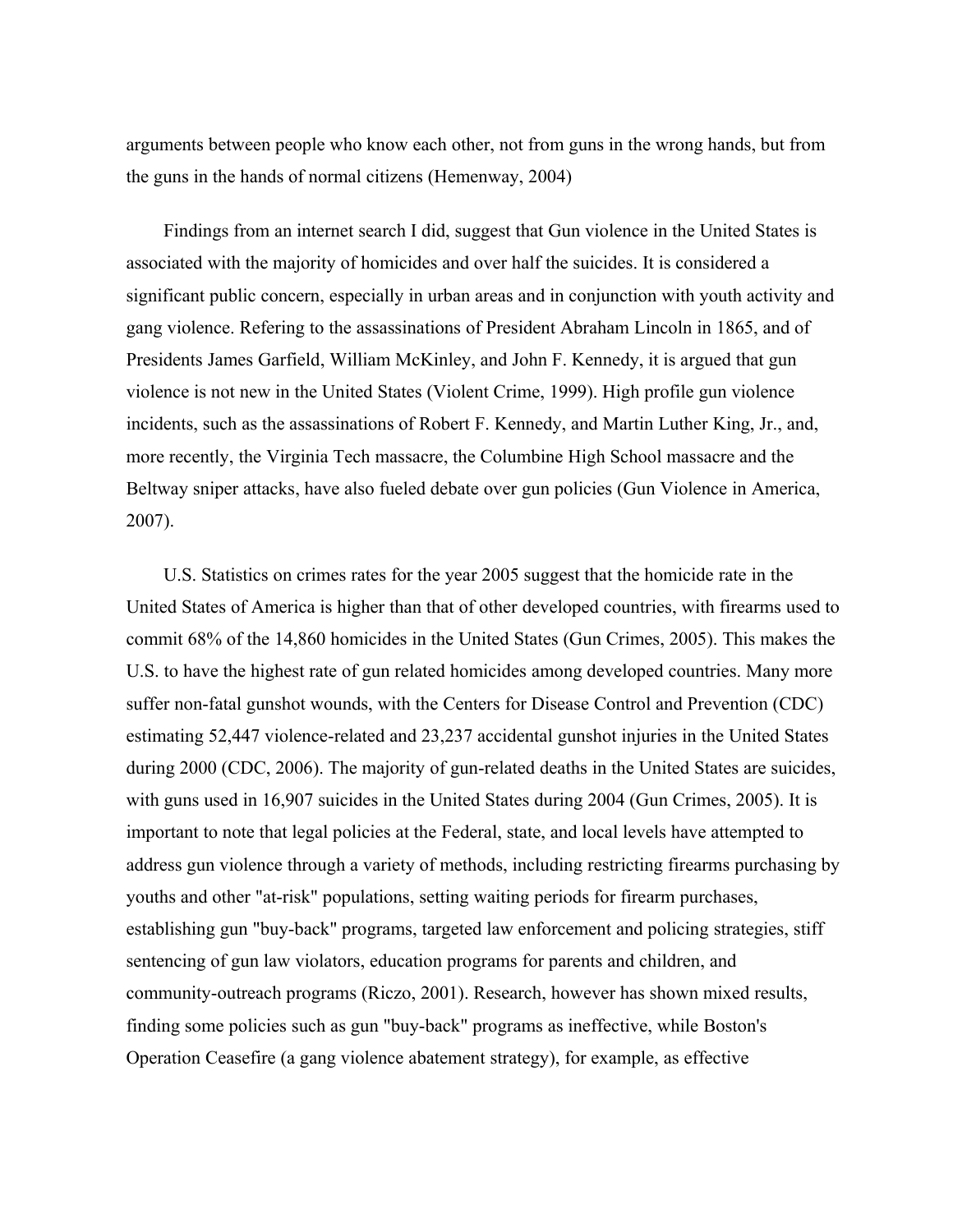intervention strategy (Gun Control, 2004). Gun policy in the United States is also highly influenced by the Second Amendment to the United States Constitution, which prohibits infringement of "the right of the People to keep and bear arms." Gun rights advocates generally encourage a strict preservation of the right protected by the Second Amendment (Rizco, 2001).

#### **Pro-gun perspectives**

 Pro-gun advocates argue that the best currently available evidence, imperfect though it is (and must always be), indicates that general gun availability has no measurable net positive effect on crime rates. This is not to say gun availability has no effects on violence - it has many, but these effects work in both violence-increasing and violence-decreasing directions, with the effects largely canceling out (Levy 2001). For example, when aggressors have guns, they are (1) less likely to physically attack their victims, (2) less likely to injure the victim given an attack, but (3) more likely to kill the victim, given an injury. Further, when victims have guns, it is less likely aggressors will attack or injure them and less likely they will lose property in a robbery (Riczo 2001). This group maintains that taken together, the best available time series and cross-sectional studies show that, the overall net effect of gun availability on total rates of violence is not significantly different from zero (Fellenzer, 2005).

 Further, unlike commonly held public perceptions, pro-gun economists groups argue that gun ownership by ordinary people does not increase crime rate and those that commit murders have previous records (Fellenzer, 2005). This theory's attribution of murders by ordinary people flies in the face of 100+ years of homicide studies. These show that, far from being ordinary people, "the huge majority of persons involved in life-threatening violence have a long criminal record with many prior contacts with the justice system." (Spitzer, 2004: 18)

 Moreover, it is argued that though only 15% of Americans have criminal records, roughly 90 percent of adult murderers have adult records, with an average career of six or more adult years, including four major felonies. Juvenile crime records are generally unavailable, but to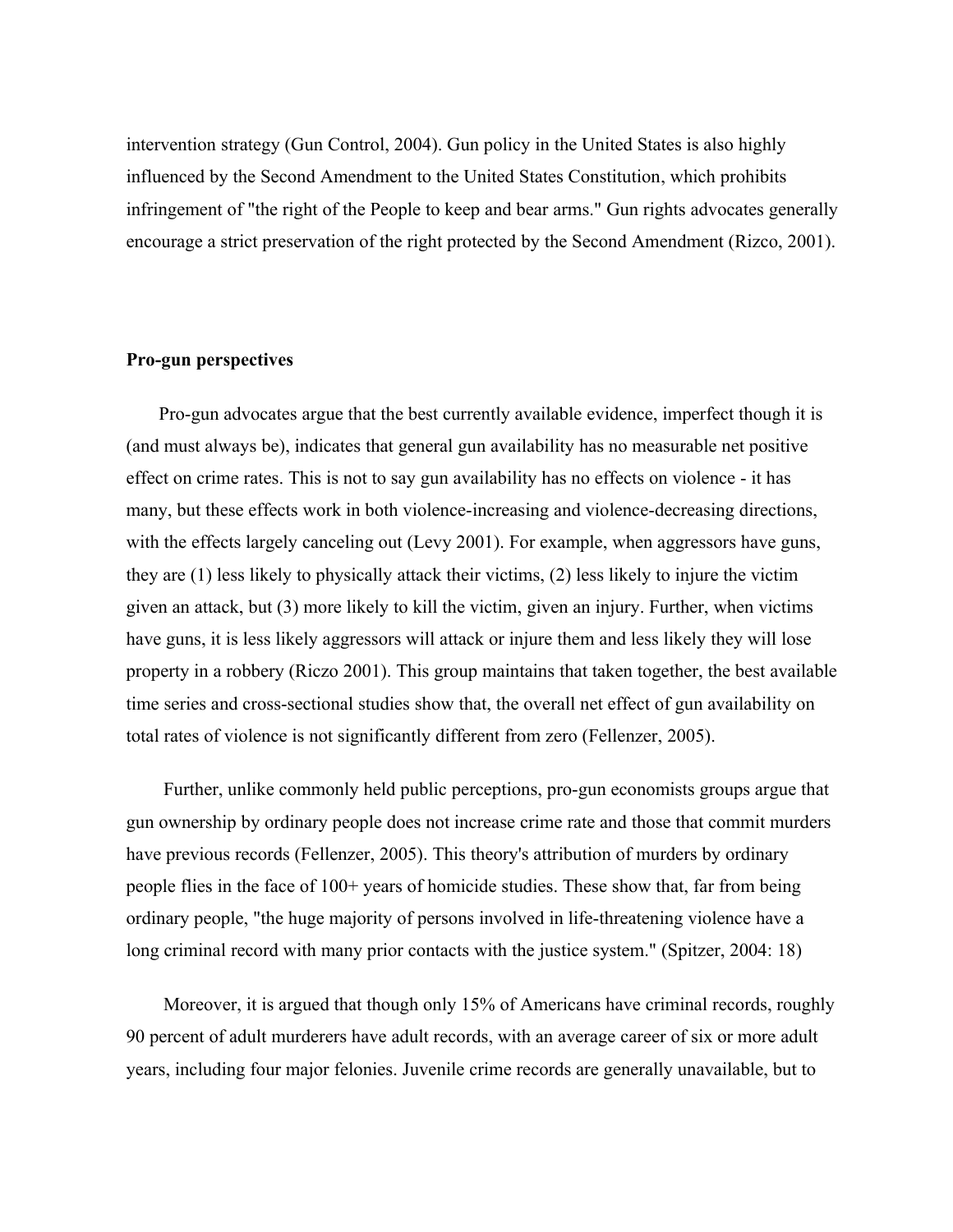the extent they are, juvenile killers have crime careers as extensive or more than do adult killers and so do their victims (Sugarmann, 2004: 13). It is said that the typical findings of 19th and 20th Century homicide studies reveal that the great majority of both perpetrators and victims of 1970s Harlem assaults and murders had previous adult arrests, probably over 80% or more" as also did Savannah murderers and victims in both the 1890s and the 1990s; exclusive of all *other* crimes they had committed, 80% of 1997 Atlanta murder arrestees had at least one prior drug offense with 70% having 3 or more prior drug offenses; 1960s-'70s Philadelphia "victims as well as offenders, finally, tended to be people with prior police records, usually for violent crimes such as assault, and both had typically been drinking at the time of the fatal encounter." (Kates, 2000: 11)

#### **Pro-gun advocates vs. Anti-gun advocates –** *response to specific claims*

### **#1: "Guns do make us safer."**

The Anti-gun advocates' argument is that the US has a lot of guns and a lot of gun dealers, and it has the highest rate of gun deaths among industrialized nations." What is wrong with their claims? Pro-gun advocates argue that comparisons with other nations regarding crime and violence are simply not valid. The reason for this is that there are many, many differences between our nation and other nations, and many of these differences greatly affect the rates of violence, accidents, and suicide (Drinan, 1976). The comparisons spouted by gun control advocates never account for any of these significant differences. Professional criminologists and students of violence (the people qualified to analyze the violence differences between countries) have never even attempted to account for all the significant differences primarily because most countries don't keep the kinds of records that would permit one to make a valid analysis (Drinan, 1976).

 They maintain that the studies that have accounted for even a few significant factors have all found that the evidence does not support the conclusion that gun prevalence causes increased violence (Wright, 1988). Because the US has better records on factors that should be considered in a comparison, it is more valid to compare different states rather than compare the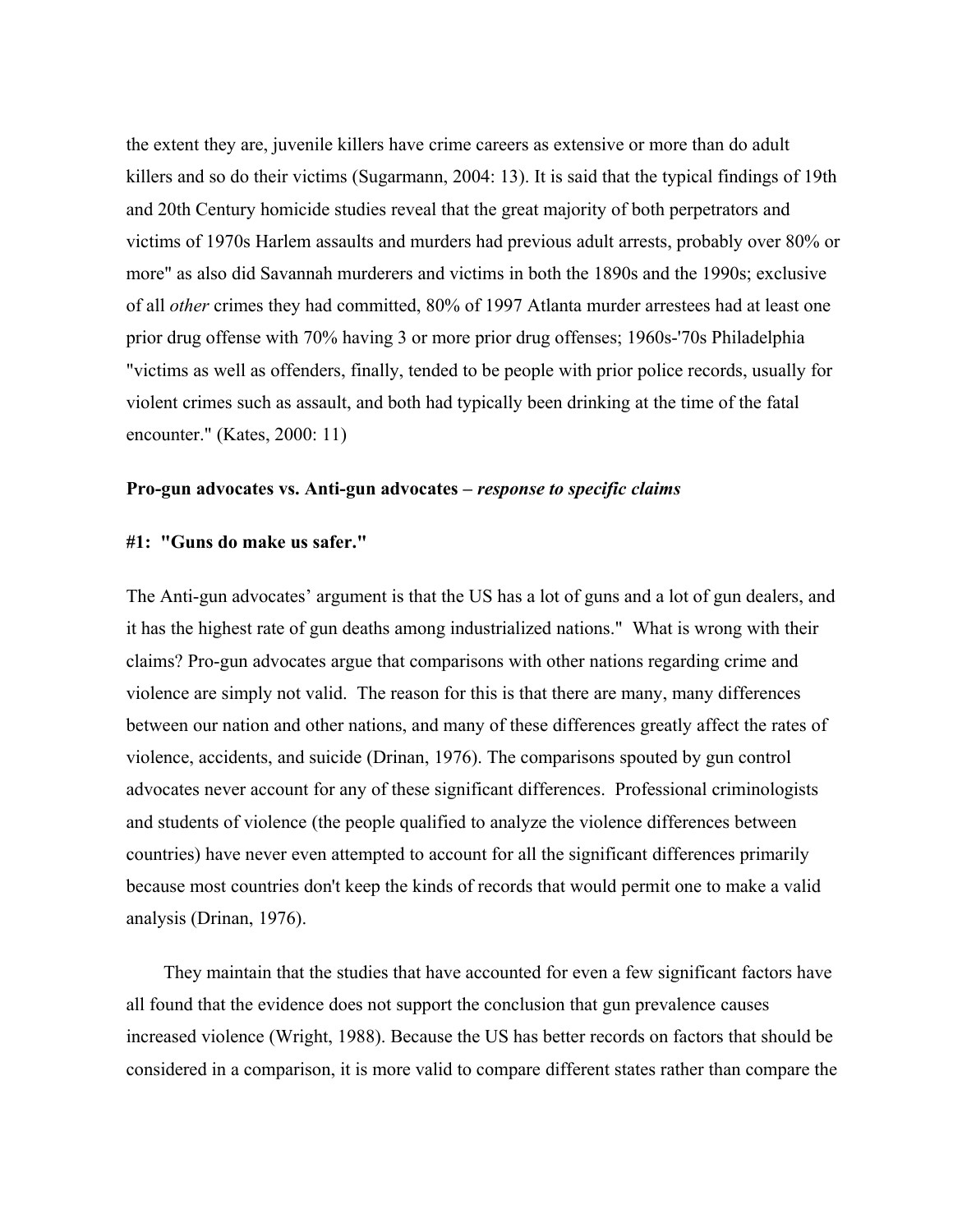US with other countries. The most valid and comprehensive analysis ever performed determined that places where more people have guns also have less violent crime, and that places where the government starts to allow good people to carry concealed guns experience greater/faster reduction in violent crime than other places (Alexy, 2003).

 The claim that "guns make us safer" is not a claim that guns make us absolutely safe. The claim is that, with guns, we are safer than we would be without them (Wright, 1988). The fact that some people die from incidents in which the instrument used is a gun does not mean that, overall, we are not safer than if we had no guns. To evaluate whether or not we are safer, we must also consider how many deaths, attacks, and attempted murders are prevented as a result of some people having guns (Sloan et al, 1988). Furthermore, we would also have to take into account the fact that nearly all people who commit suicide using a gun would simply commit suicide in some other way if guns were not available (proven fact) and that many people who are murdered with a gun would simply be murdered in another way if guns were not available. That is, the current gun murders and gun suicides would not "go away" if guns went away, they would just convert to some other kinds of murder and suicide (Sloan et al, 1988).

#### **# 2. "Gun ownership is a constitutional right"**

 Anti-gun advocates claim that the Second Amendment to the Constitution is not about a right for the individual. It truly is a myth that firearm ownership is a constitutional right if, by that, one means a right granted by the constitution. The truth is that the Bill of Rights was not a granting by the government of rights to the citizen. The truth is that it was an affirmation of pre-existing rights (Seese, 2004). This was so both in the sense that those rights already existed for the citizens of the federated countries that had once been English colonies, and in the sense that the statesmen considered that the people had the rights even before the colonies broke from England. When the new over-riding government was formed, the statesmen believed that men had the rights (Seese, 2004). Some of those statesmen insisted that the federal government guarantee that citizens would continue to have those rights. They thought it's necessary to have those guarantees in the Constitution because they foresaw the possibility that the government being created would become an all-powerful, all-encompassing enslaver of the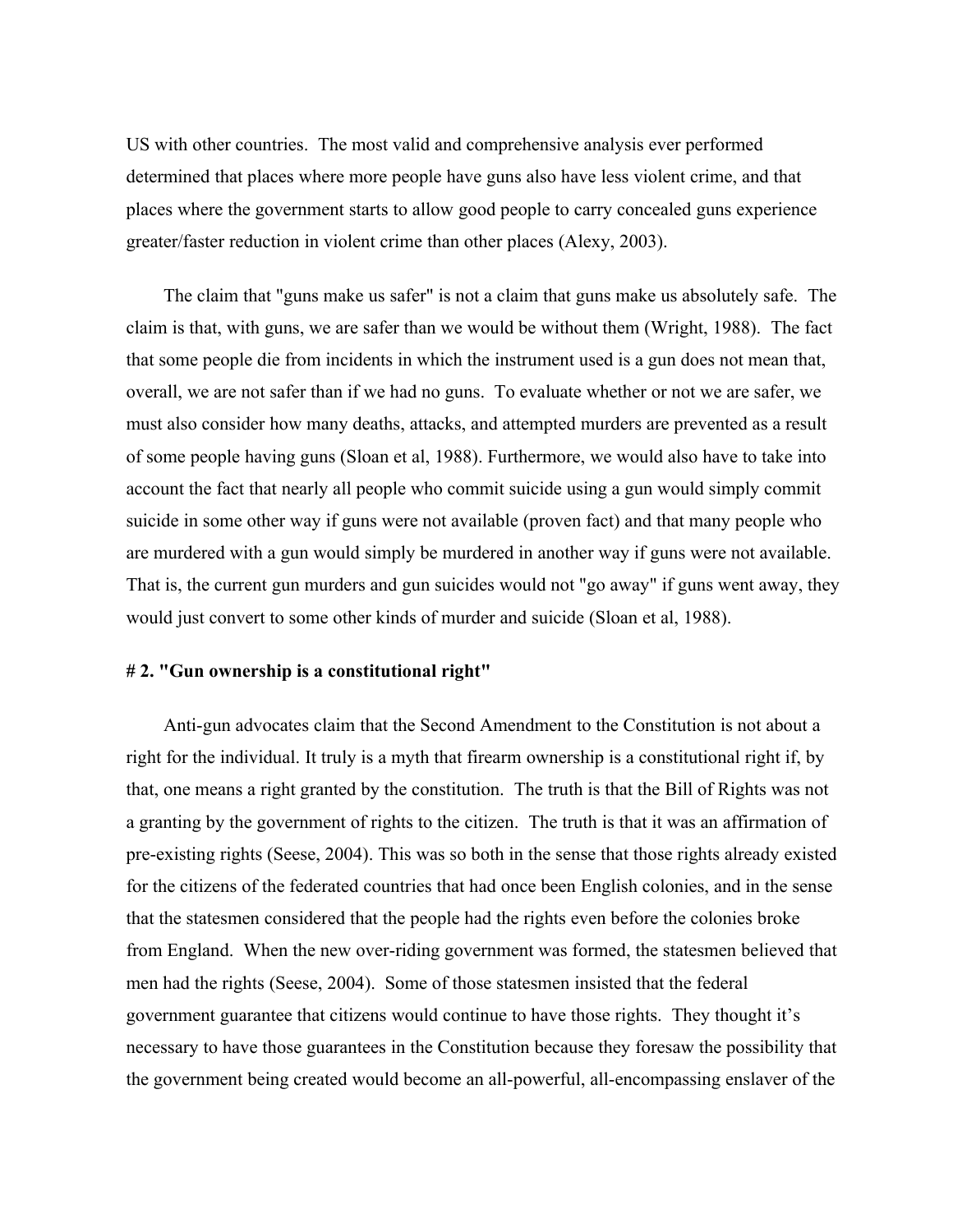people it was supposed to serve. They thought this because they had studied history and were smart (Seese, 2004).

#### **# 3. "Gun control won't reduce gun violence or crime"**

 The anti-gun advocates state that "most criminals acquire their handguns through legal channels--only 27% get them from the black market. Juveniles obtain 55% of their guns from friends, home or a gun shop (Hemenway, 204).

 The truth is that nobody can legitimately say that certain portions of this or that group get their guns in this or that way. There have been several surveys that have yielded fairly different results. Yet, the general idea of what the anti-gun groups say is true, although the specific distinctions are not valid (Pudlo, 2004). For example, if you consider a person 18 years old to be a juvenile but the law in a certain state permits 18-year-olds to buy long guns, should it be considered some failing that some aged 18-20 buy such guns from gun shops? Gun control advocates pick their words to avoid being specific while implying the worst (Sugarmann, 2001).

 That said, if a large number of people believe that "gun control won't reduce gun violence or crime," this would be a myth. There are some things one could call "gun control" that could be done to reduce the extent to which criminals and juveniles can obtain firearms (Sugarmann, 2001). The problem is that gun control advocate organizations don't limit themselves to doing such things while avoiding restriction of the law-abiding. "Gun control" is not a single, different thing for which truths may be found and stated. Gun control is a large number of laws and proposed laws, each of which must be separately evaluated (Pudlo, 2004).

#### **Conclusion**

There is substantial evidence that crime is the result of social, personality, and situational factors. This has been shown for rational or utilitarian offenses such as theft, crimes providing immediate material advantages, and destructive acts such as suicide (Clarke & Lester, 1989). The availability of means to commit suicide and homicide is, for example, strongly correlated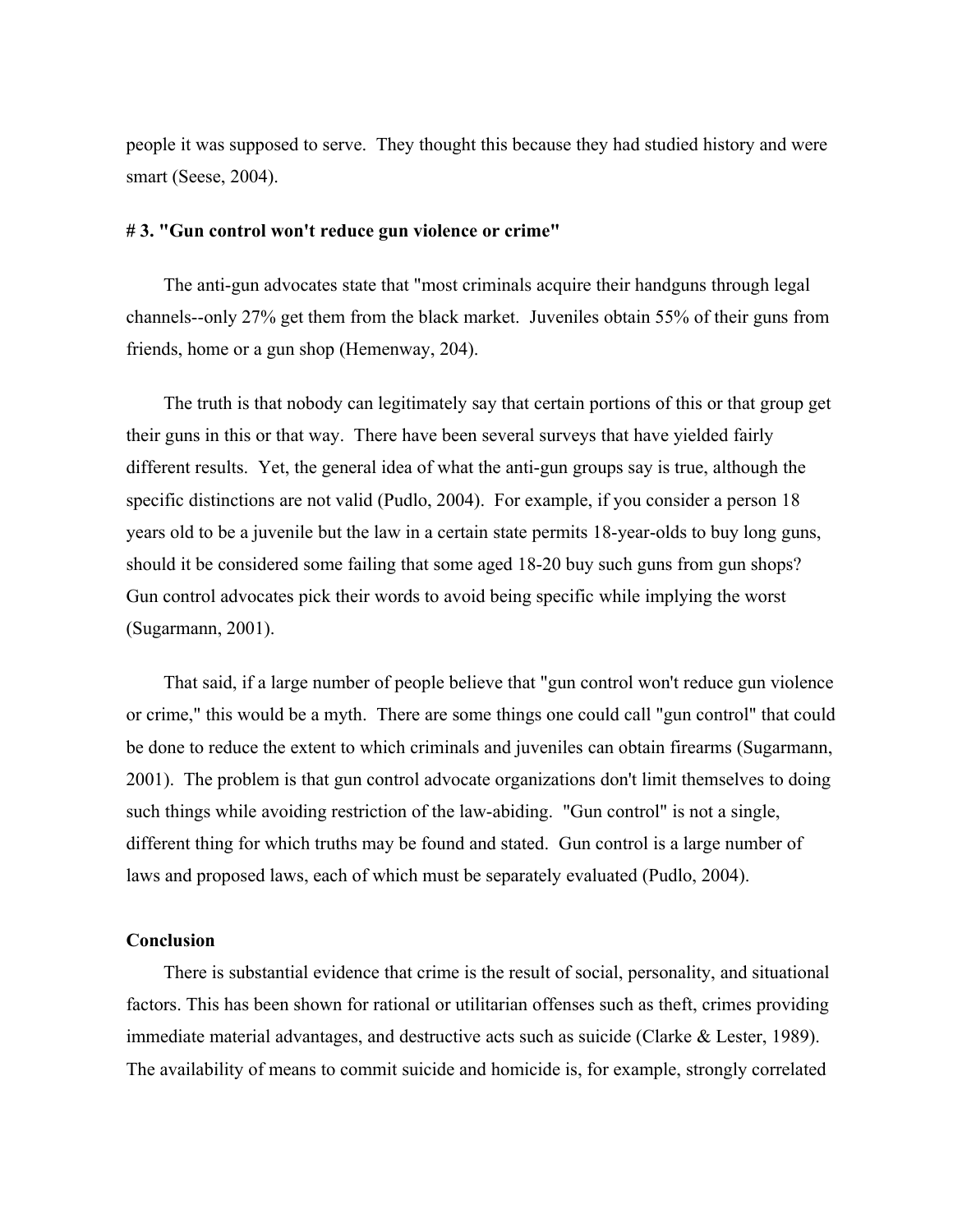with the frequency of such events (Killias, van Kesteren, Rindlisbacher, 2001). Because there is no good reason to believe that a high prevalence of suicide increases the motivation of people to buy and keep guns in their homes, there is good reason to assume that the presence of weapons increases the likelihood of violent acts (Hemenway, 2004).

 As with most issues in the gun debate, there is merit in both sides of the arguments. Guns confer both benefits and costs. It's true that some gun owners use guns in self-defense, to protect their lives and their own property. Although, evidence suggests that it is also true that some guns were bought for self-protection; however, they were used for criminal purposes (Hemenway, 2001). Furthermore, in some cases criminals are deterred from committing crimes because of a fear of confronting armed victims. In other words, most of the homicides occur in robbery occasions; therefore, if the victim is armed so it's more likely that the criminal will shoot the person who owns a gun (Kleck, 2001).

 According to David Hemenway a professor of health policy at the Harvard School of Public Health; where there are more guns, there are more crimes. In other words if a country or in a state where there more guns even for the self-defense; there are more crime and violence there are more robberies, homicides, suicides, and robbery homicides (Hemenway, 2001). I would like to conclude by stating that while certain arguments for gun ownership may carry some weight, after reading and analyzing various arguments made by pro-gun advocates, I am not quite convinced whether gun ownership will contribute to our safety in the long run.

 I believe that if guns can ever protect us that will only be in the case when they are in the hands of law enforcement officers and police – not even in the hands of good citizens. In the latter part of this paper, I purposefully, included pro-gun views, partly because as I said earlier, I was curious about the arguments of pro-gun groups and partly because I believe that no matter how positive statistics data may be presented on crime rates in the United States and its comparison with other nations, the underlying reality is that guns and their availability does increase the chance of violence and crime.

 I make this conclusion based on the very facts of life. Peoples' emotional state whether at home, at work, during journeys or in any situations is altering – is not static. It is influenced by the events they experience regularly and they tend to react differently depending on the state of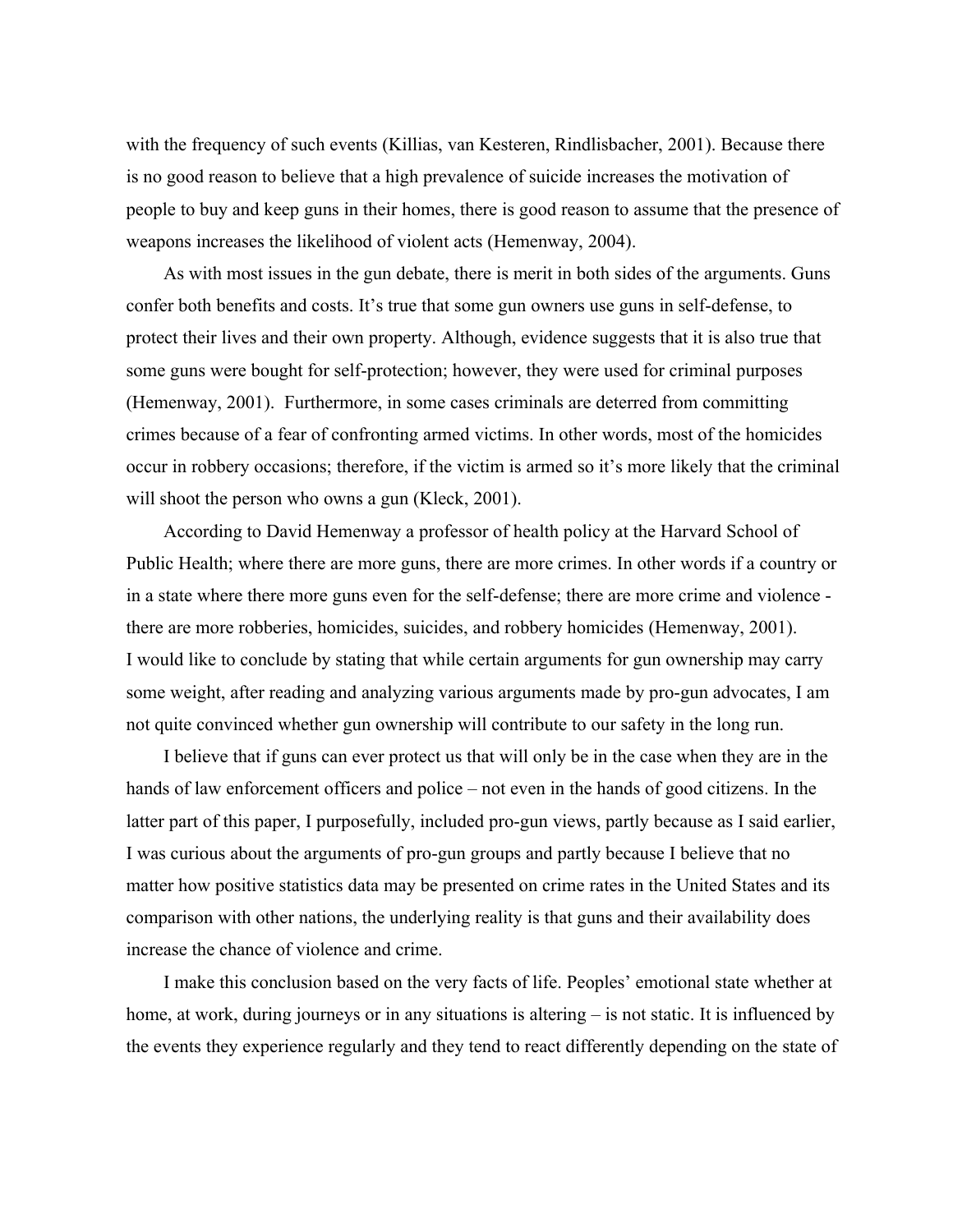emotions and perhaps depending on the experience – sad events, happy occasions, and humiliating, embarrassing, demeaning and disgracing, frightening situations and etc...

 To my surprise, as noted earlier, pro-gun advocates maintain that even if guns did not exist, people would still commit murders, kill innocent people, commit robberies using other instruments, but it appears that they either do not get the point or simply neglect the reality. Finally, like many anti-gun advocates, I too, suggest that it is the prevalence and availability of guns that have facilitated violent crimes and increased crimes and never the reverse as advocated by pro-gun groups.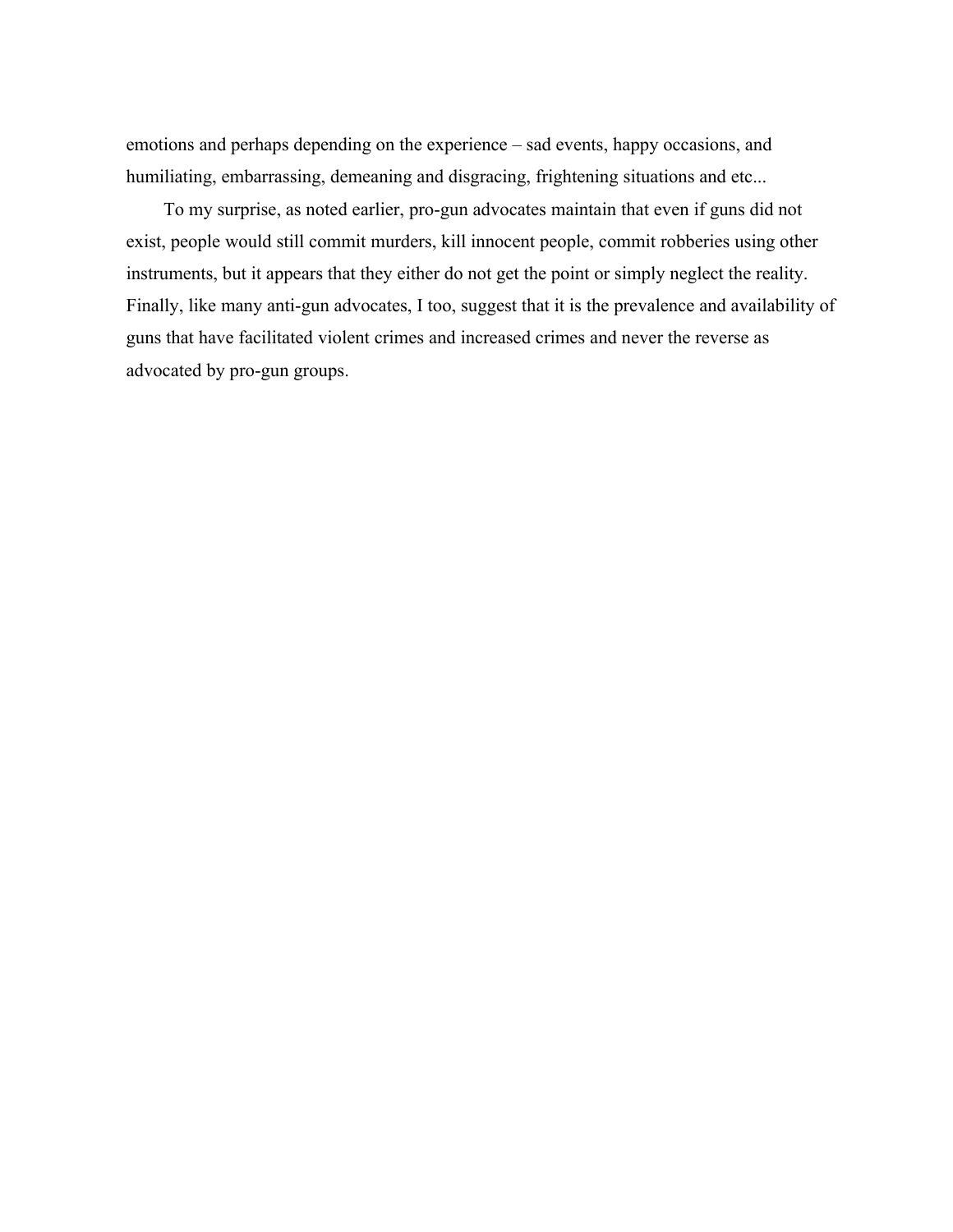# *Bibliography*

### *Books*

Kenneth, L. & Anderson, J. (1980). Increased use of Gun in America. *The Gun in America* Vol. 0837175305. (pp. 5-119). New York: Greenwood Press.

Kleck, G. (1997). *Targeting guns: Firearms and their control* In (J. D. Wright, Ed.). New York: Aldine De Gruyter.

Kleck, G. & Kates Jr., D. (2001). *Armed: New perspectives on Gun control Vol. 1573928836*. Amherst, NY: Prometheus Books.

Sugarmann, J. (2001). *Every Handgun is Aimed at you: The case for banning Handguns Vol. 1565847059*. New York: New Press.

D. Torr, J. (2001). *Guns and Crime: Stronger Gun Control Laws Help Reduce Crime.* New York: Green Haven Press.

Cook, P. & Ludwig, J. (2000). *Gun Violence: The Real Cost.* New York: Oxford University press.

Spitzer, R. (2004). *The Politics of Gun Control* Washington DC: CQ Press.

Kleck, G. (2005). *Point Blank: Guns and Violence in America Vol. 020230762X*. New York: Aldine De Gruyter.

### *Internet Searches*

**Web sites:**

*Wikipedia*. (2007, December 17). Gun politics in the United States. Retrieved June 17, 2007, from [http://en.wikipedia.org/wiki/Gun\\_politics\\_in\\_the\\_United\\_States](http://en.wikipedia.org/wiki/Gun_politics_in_the_United_States)